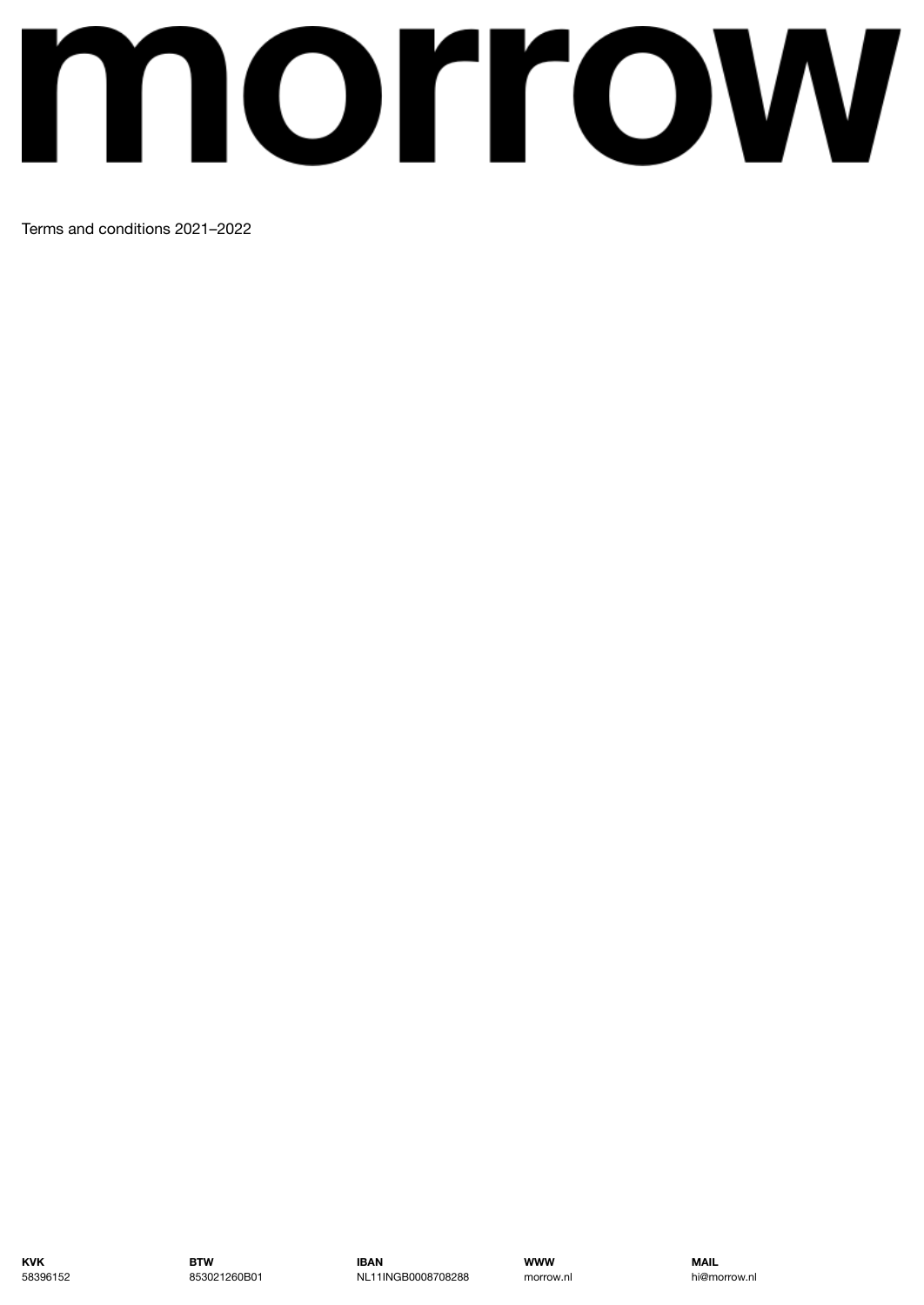**Index:**

| 1. Agreement, offer and confirmation                      | 2 |
|-----------------------------------------------------------|---|
| 2. Performance of the agreement                           | 2 |
| 3. Engagement of third parties                            | 3 |
| 4. Intellectual and other property rights                 | 3 |
| 5. Use of the result                                      | 4 |
| 6. Fees and additional costs                              | 5 |
| 7. Payment and suspension                                 | 5 |
| 8. Notice of termination and dissolution of the agreement | 6 |
| 9. Warranties and indemnities                             | 6 |
| 10. Liability                                             | 7 |
| 11. Other provisions                                      | 7 |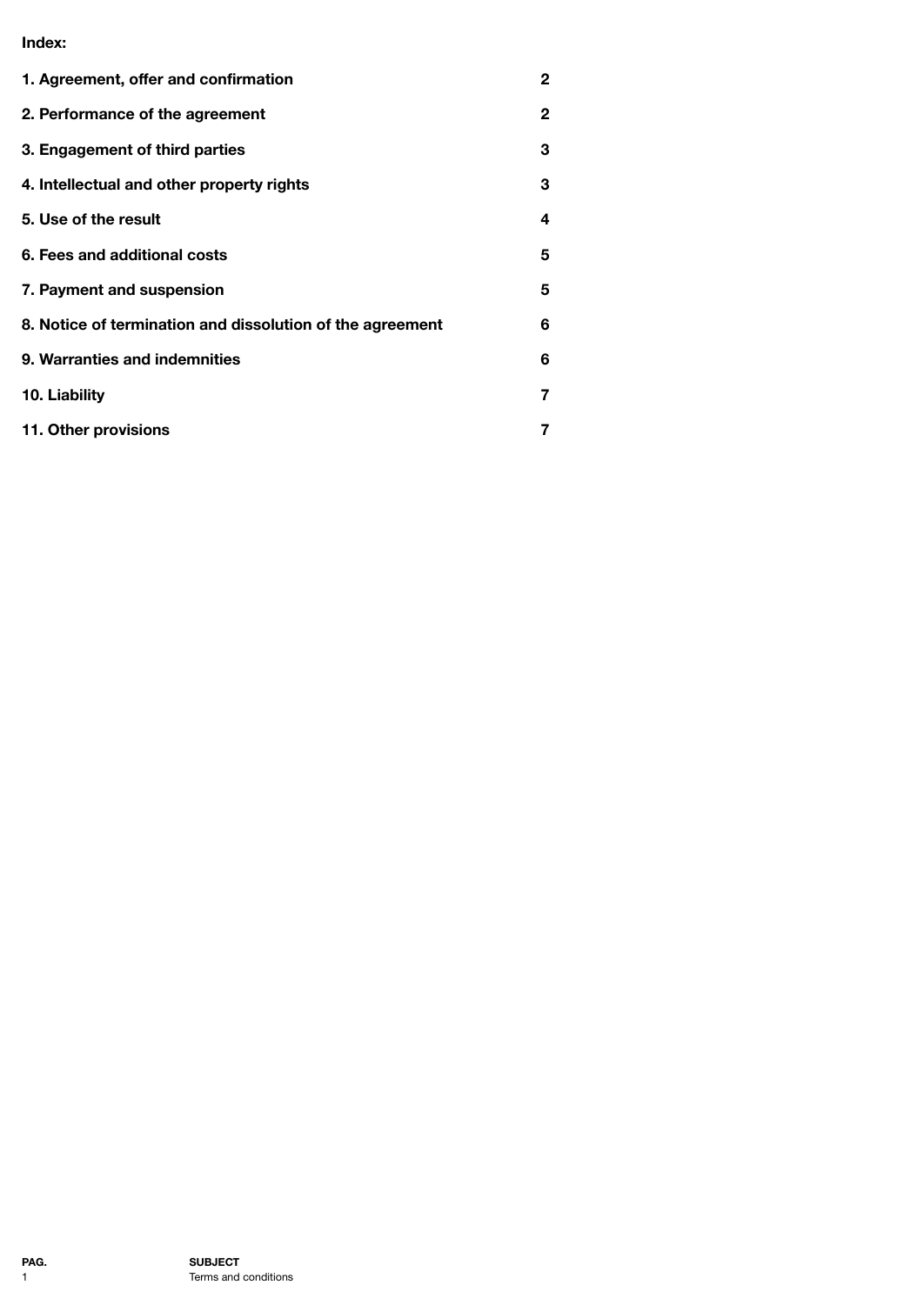# <span id="page-2-0"></span>**1. Agreement, offer and confirmation**

- 1. These General Terms and Conditions ("General Terms and Conditions") govern all offers and the preparation, content and performance of all agreements concluded between the client and the contractor (the "Designer"). Deviations from these General Terms and Conditions may be agreed on between the client and the Designer only in writing.
- 2. All offers are without commitment and are valid for two months. Prices quoted may be subject to change due to unforeseen changes in the work. Prices are exclusive of VAT. The rates and offers quoted do not automatically apply to future commissions. The client warrants that the information provided to the Designer by it or on its behalf and on which the Designer bases the offer is correct and complete.
- 3. Commissions are confirmed in writing by the client. If the client fails to do so but consents to the Designer commencing the work commissioned, the terms of the offer are deemed to have been agreed on and these General Terms and Conditions apply. Any subsequent oral agreements and stipulations are not binding on the Designer until he has confirmed them in writing.

#### <span id="page-2-1"></span>**2. Performance of the agreement**

- 1. The Designer must make every effort to perform the work commissioned carefully and independently, to promote the client's interests to the best of his or her ability and to aim to achieve a result that is useful to the client, as can and may be expected of a reasonably and professionally acting designer. To the extent necessary the Designer must keep the client informed of the progress of the work.
- 2. The client must do any and all things that are reasonably necessary or required to enable the Designer to deliver punctually and properly, such as supplying (or causing the supply of) complete, sound and clear data or materials in a timely manner of which the Designer states or of which the client understands or should reasonably understand that they are necessary for the performance of the agreement.
- 3. Terms stated by the Designer for the performance of the work commissioned are approximations only, unless otherwise agreed in writing.
- 4. Unless otherwise agreed, the following do not form part of the work commissioned to the Designer:
	- a. a. performing tests, applying for permits and assessing whether the client's instructions comply with statutory or quality standards;
	- b. b. investigating any existing rights, including patents, trademarks, drawing or design rights or portrait rights of third parties; and
	- c. c. investigating the possibility of the forms of protection referred to in (b) for the Client.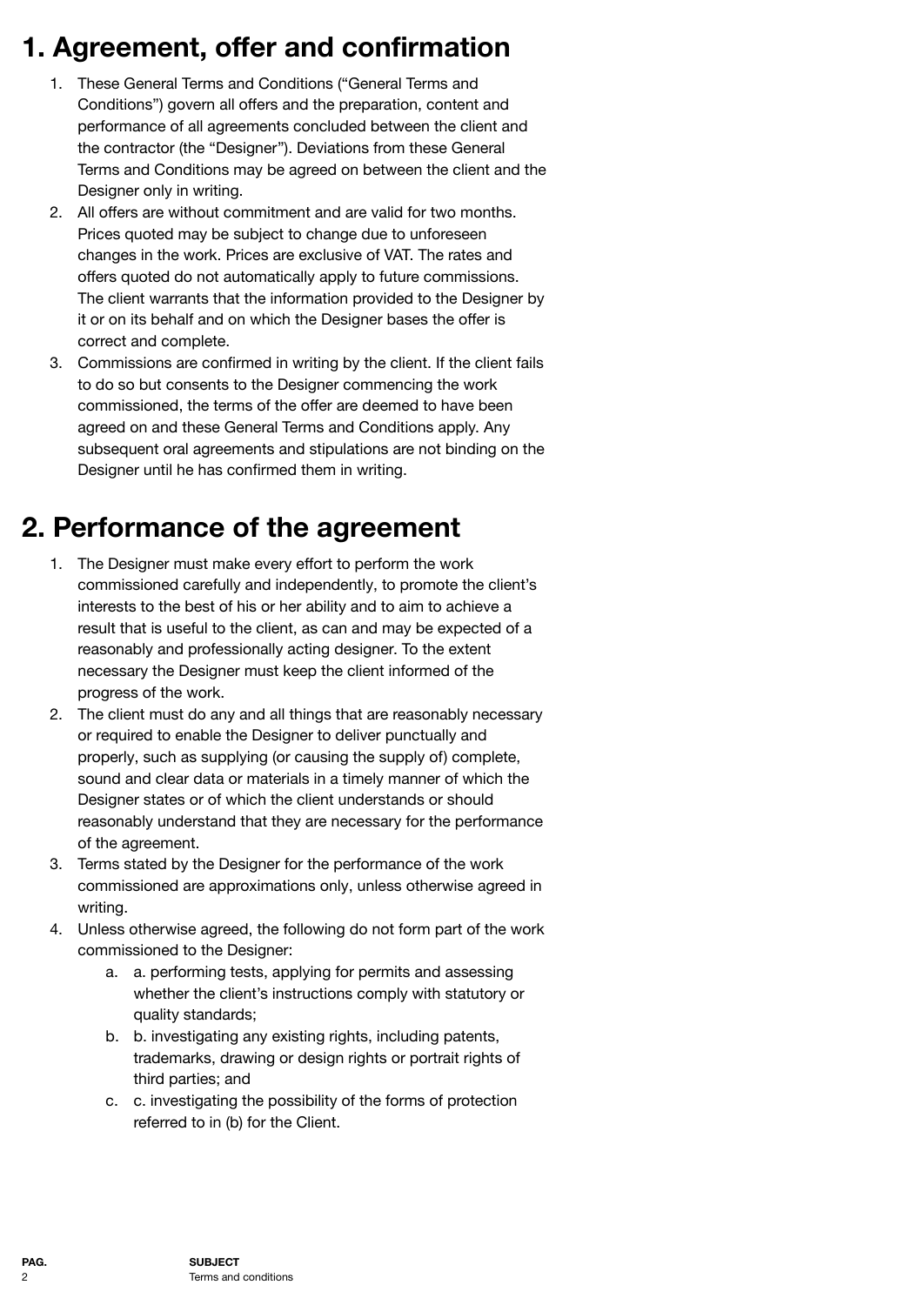- 5. Prior to performance, production, reproduction or publication, the parties must give each other the opportunity to check and approve the final draft, prototypes or galley proofs of the result.
- 6. Differences between the (final) result and the agreements made cannot serve as grounds for rejection, discount, damages or dissolution of the agreement if those differences are reasonably of minor importance, taking all the circumstances into account.
- 7. Any complaints must be filed with the Designer in writing at the earliest possible time but no later than ten business days after completion of the work commissioned, failing which the client is deemed to have accepted the result of the work commissioned in its entirety.

#### <span id="page-3-0"></span>**3. Engagement of third parties**

- 1. Unless otherwise agreed, instructions to third parties in the context of the performance of the work commissioned are given by or on behalf of the client. At the client's request the Designer may act as an agent for the client's account and risk. The parties may agree on a fee for such agency.
- 2. If the Designer provides an estimate of third-party costs at the client's request, that estimate is an approximation only. If required, the Designer may apply for quotations at third parties on the client's behalf.
- 3. If the Designer procures goods or services from third parties in the performance of the work commissioned, for the Designer's own account and risk and on the basis of an express agreement, whereby those goods or services are passed on to the client, these general conditions of and/or any separate agreements made with that supplier with regard to warranties and liability also apply to the client.
- 4. If the Designer gives commissions or instructions to production companies or other third parties in the client's name or otherwise, the client will confirm in writing at the Designer's request the approval referred to in Article 2.5 of these General Terms and Conditions.
- 5. The client may not engage any third parties without consultation with the Designer if that may influence the performance of the work commissioned as agreed on with the Designer. The Parties will consult, if necessary, as to which other contractors will be engaged and which work will be assigned to them.
- 6. The Designer is not liable for any errors or defects of products or services of third parties engaged by or on behalf of the client, irrespective of whether they have been introduced by the Designer. The client itself must hold those parties accountable. The Designer may assist in that regard if necessary.

# <span id="page-3-1"></span>**4. Intellectual and other property rights**

1. All intellectual property rights arising from the work commissioned – including patents, trademarks, drawing or design rights and copyrights – in respect of the results of the work commissioned are vested in the Designer. Insofar as any of such rights can be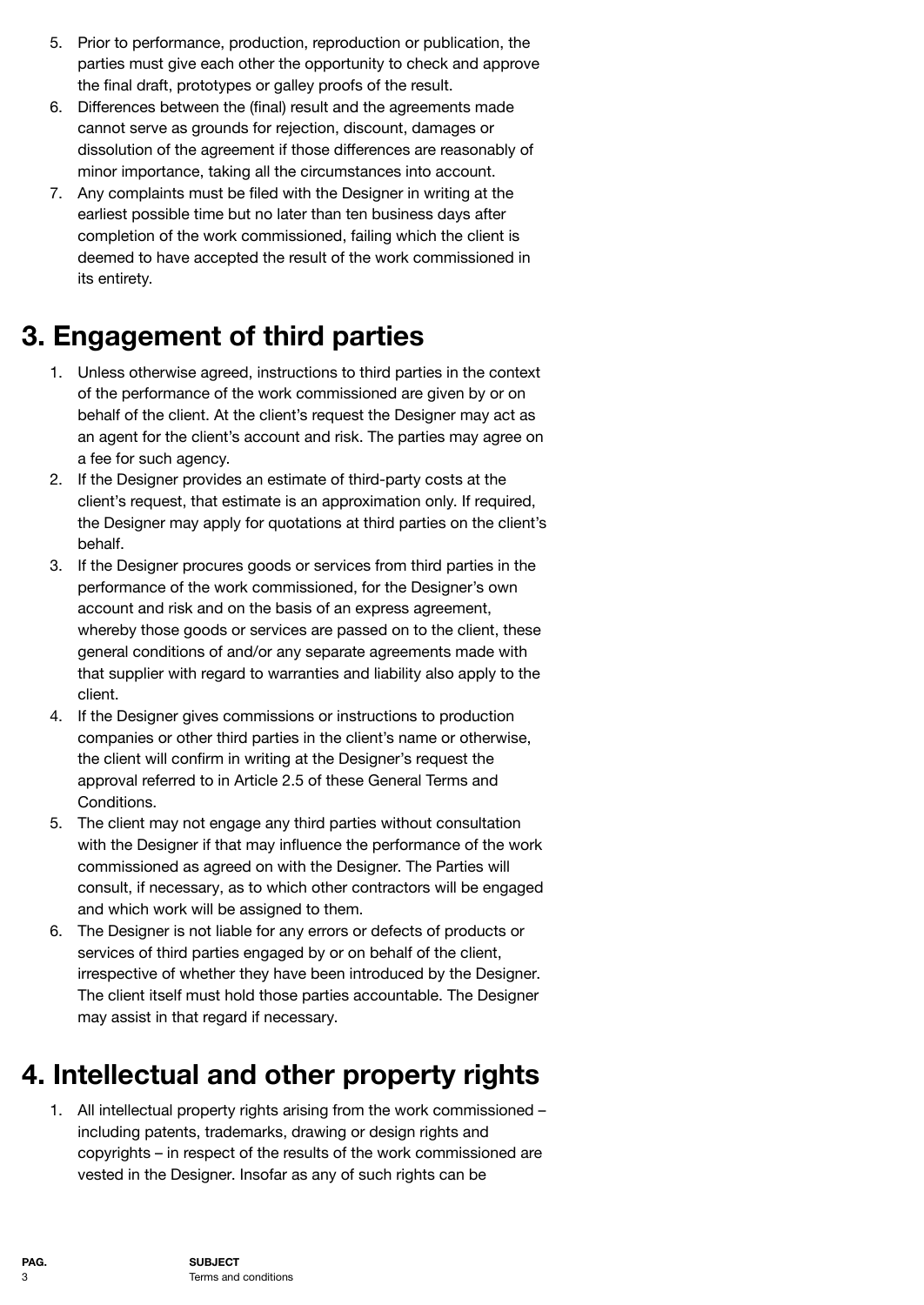acquired only by means of an application or registration, the Designer will have the sole and exclusive power to effect that application or registration, unless otherwise agreed.

- 2. The parties may agree that the rights referred to in paragraph 1 are transferred in whole or in part to the client. Such transfer and the conditions, if any, on which the transfer takes place must always be recorded in writing. Until the moment of transfer, a right of use is granted as regulated in Article 5 of these General Terms and Conditions.
- 3. The Designer is entitled at any time to imprint his name on or in, or to remove it from, the result of the work commissioned (or publicity related thereto) or to have his name imprinted on or in, or removed from, the result of the work commissioned, in a manner that is customary for that result. Without the Designer's prior consent the client may not publish or reproduce the result without identifying the Designer by name.
- 4. Unless otherwise agreed, the (original) results (such as designs, design sketches, drafts, advice, reports, budgets, estimates, specifications, design drawings, illustrations, photographs, prototypes, scale models, templates, prototypes, products and partial products, films audio and video or other presentations, source codes and other materials or (electronic) data files etc.) made by the Designer as part of the work commissioned remain the Designer's property, irrespective of whether they have been made available to the client or to third parties.
- 5. On completion of the work commissioned, neither the client nor the Designer will be under any custodian duty in respect of any of the materials and data used, unless otherwise agreed.

#### <span id="page-4-0"></span>**5. Use of the result**

- 1. Once the client has fulfilled all his obligations under the agreement with the Designer, he acquires the right to use the result of the work commissioned in accordance with the agreed purpose. If no such specific purpose has been agreed on, the right of use is limited to that use of the design for which the commission was (manifestly) given. The right of use is exclusive, unless otherwise apparent from the nature of the agreement or otherwise agreed.
- 2. If the result also relates to works that are subject to third-party rights, the parties will make additional agreements on how the use of those works will be regulated.
- 3. Without the Designer's prior written consent, the client is not entitled to change the result of the work commissioned, or to use or reuse it in a broader or different manner than agreed, or to allow third parties to do so. The Designer may make that consent subject to conditions, including payment of a reasonable fee.
- 4. In the event of broader or different use on which no agreement was reached, including any modification, mutilation or infringement on the provisional or final result, the Designer is entitled to compensation on the grounds of infringement of his/her rights of at least three times the agreed fee, or a fee that is reasonably proportional to the infringement committed, without losing any other rights.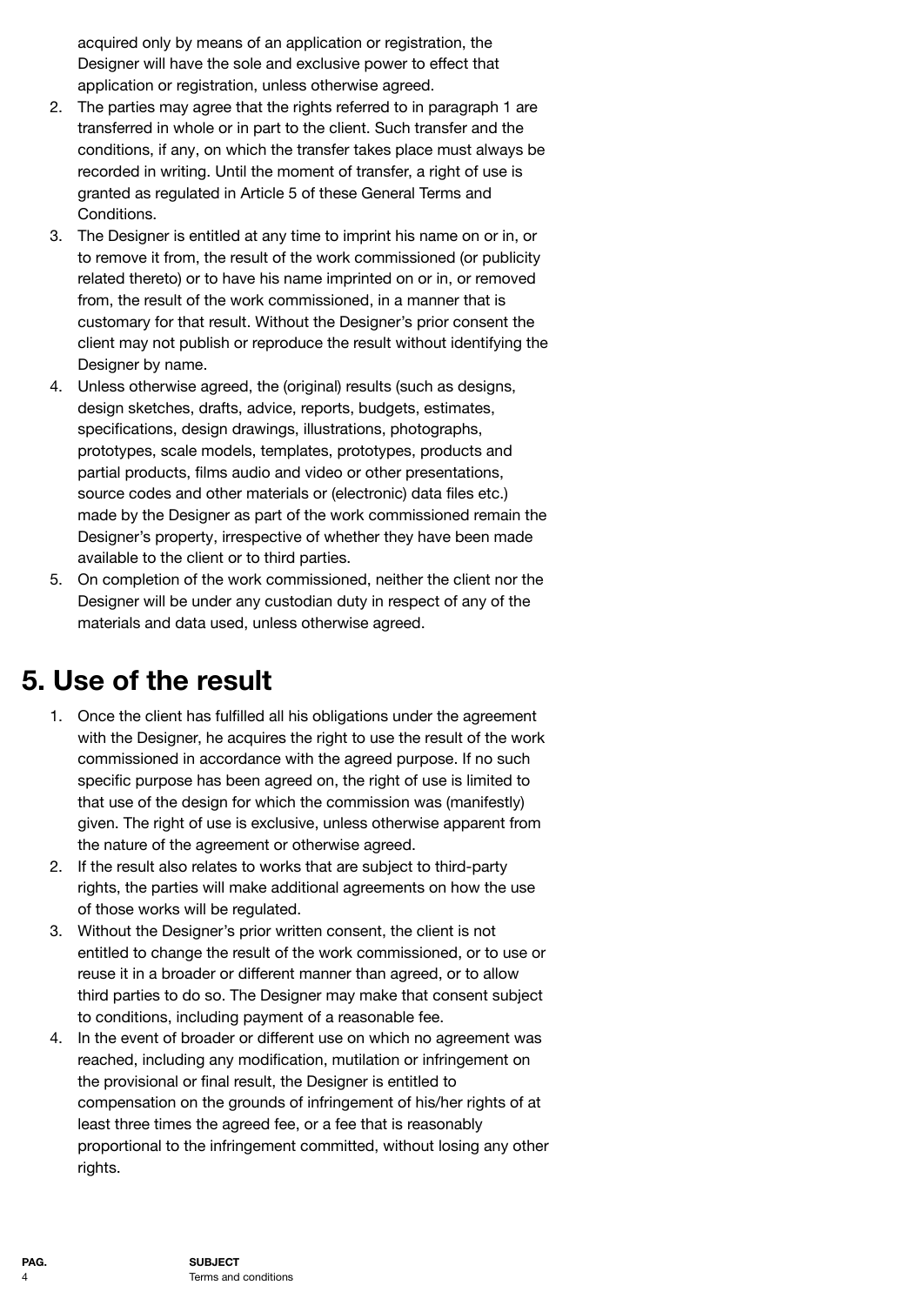- 5. The client is not (or no longer) permitted to use the results made available, and any right of use granted to the client in the context of the work commissioned will lapse, unless the consequences conflict with the rules of reasonableness and fairness:
	- a. the moment that the client fails to perform or to fully perform his payment or other obligations under the agreement, or is otherwise in default;
	- b. if the work commissioned is terminated prematurely for the reasons referred to in Article 8.1 of these General Terms and Conditions; or
	- c. if the client is declared bankrupt, unless the rights in question have been transferred to the client in accordance with Article 4.2 of These General Terms and Conditions.
- 6. With due observance of the client's interests, the Designer may use the results at his discretion for his own publicity, to secure commissions, for promotional purposes, including competitions and exhibitions, etc., and to obtain them on loan, if physical results are involved.

## <span id="page-5-0"></span>**6. Fees and additional costs**

- 1. The Designer is entitled to a fee for the performance of the work commissioned. That fee may consist of an hourly rate, a consultancy fee, a fixed amount, whether or not related to the project sum, or any other fee agreed on between the parties.
- 2. In addition to payment of the agreed fee, the Designer is entitled to reimbursement of any costs incurred by him in the performance of the work commissioned, such as administrative overheads, travel and accommodation expenses, costs of prints, copies, (galley) proofs and prototypes, and costs of third parties related to advice, production, supervision, etc. Those costs must be itemised beforehand to the extent possible, unless a mark-up percentage is agreed on.
- 3. If the Designer is required to perform more or other work due to late delivery or non-delivery of complete, sound and clear information and/or materials, any change or error in instructions or briefings, or any external circumstances, such additional work is charged separately on the basis of the Designer's usual fees. The Designer will then inform the client accordingly beforehand, unless that is impossible due to circumstances or the nature of the work does not allow any delay.
- 4. If the performance of the work commissioned is delayed or interrupted due to circumstances beyond the Designer's control, the costs involved, if any, are payable by the client. The Designer must attempt to limit those costs to the extent possible.

## <span id="page-5-1"></span>**7. Payment and suspension**

- 1. All payments must be made without any deduction, set-off or suspension within 30 days of the invoice date, unless otherwise agreed in writing or stated in the invoice
- 2. All goods delivered to the client remain the Designer's property until all the amounts that the client owes the Designer under the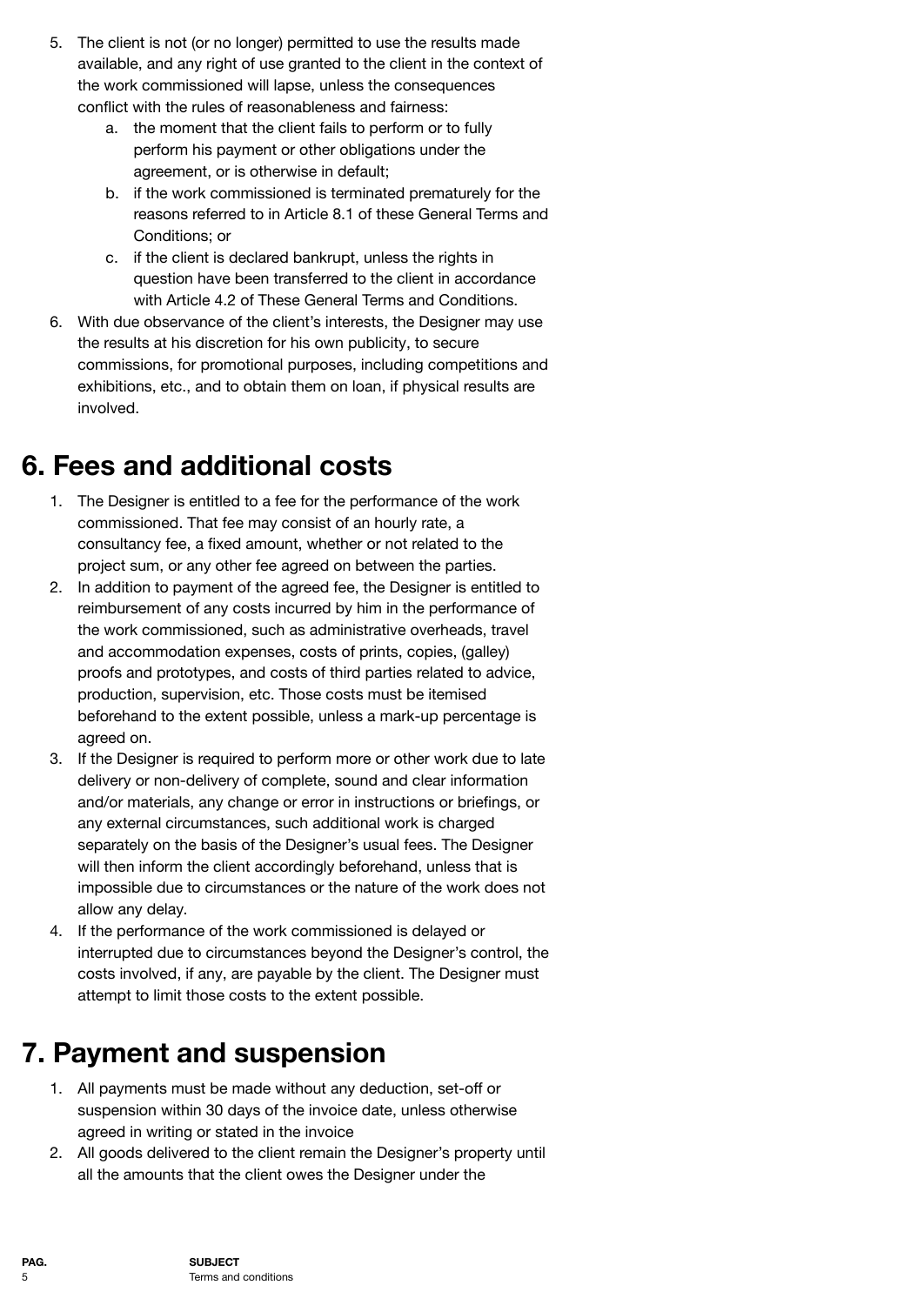agreement concluded between the parties have been paid to the Designer.

- 3. If the client fails to pay all or part of the amounts due, it owes statutory interest and out-of court costs of collection, amounting to at least 10% of the invoice amount, subject to a minimum of  $\epsilon$  150. excluding VAT.
- 4. The Designer must arrange for timely invoicing. In consultation with the client the Designer may charge the agreed fee and costs as an advance, in the interim or periodically.
- 5. The Designer may suspend the performance of the work commissioned after the term for payment has expired and the client, after a written demand to make payment within 14 days, fails to make that payment, or if the Designer is forced to conclude on the grounds of a statement or act on the part of the client that payment will not be made.

## <span id="page-6-0"></span>**8. Notice of termination and dissolution of the agreement**

- 1. If the client gives notice of termination of the agreement, without any breach on the part of the Designer, or if the Designer dissolves the agreement on the grounds of breach by the client in the performance of the agreement, the client is liable for damages in addition to the Designer's fee and the costs incurred in connection with the work performed until that time. In this context any conduct by the client on the grounds of which the Designer cannot reasonably be required to complete the work commissioned is also regarded as breach.
- 2. The damages referred to in the preceding paragraph of this Article include at least the costs arising from obligations undertaken by the Designer in his own name with third parties for the performance of the work commissioned, as well as at least 30% of the balance of the fee that the client would owe the Designer if the work commissioned were completed in full.
- 3. Both the Designer and the client have the right to terminate the agreement in whole or in part with immediate effect, and all amounts due are payable immediately, if a petition in bankruptcy or a petition for a suspension or provisional suspension of payment or for application of the debt rescheduling arrangement is filed in respect of the other party.
- 4. If the Designer's work consists of recurrently performing work of a similar nature, a continuing performance agreement is involved, unless otherwise agreed in writing. Such an agreement may be terminated only by written notice given while observing a reasonable notice period of no less than three months, during which period the client must continue to purchase the customary amount of work from the Designer or must provide financial compensation.

# <span id="page-6-1"></span>**9. Warranties and indemnities**

1. The Designer warrants that the result has been designed by him or her or on his or her behalf and, if the result is copyright-protected,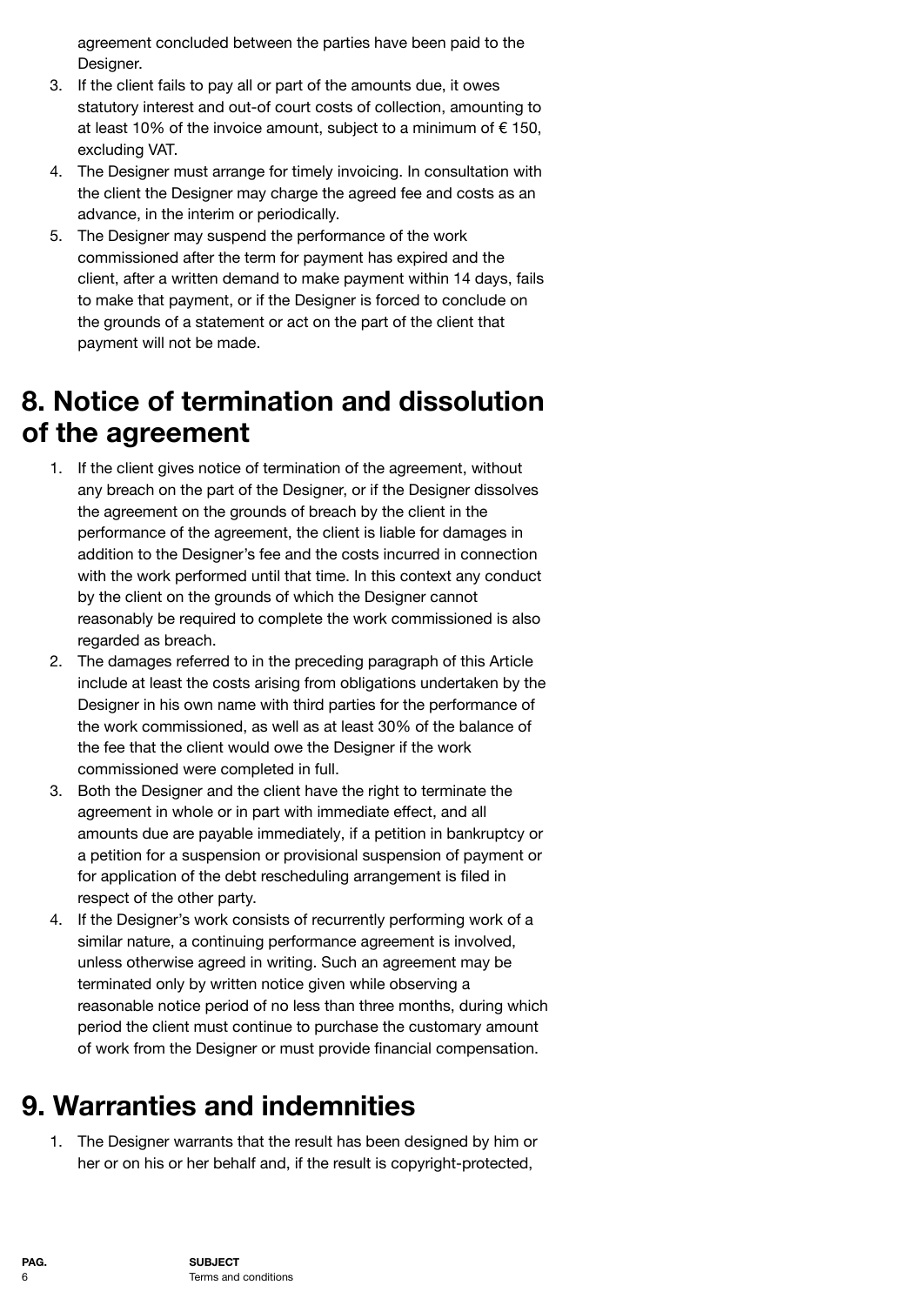that the Designer is the author within the meaning of the Auteurswet (Dutch Copyright Act) and as the copyright owner has power of disposition of the work. The Designer warrants that, as far as he/she knows or reasonably ought to know, the result of the work commissioned does not infringe any third-party rights and is not otherwise unlawful.

- 2. If the client uses the results of the work commissioned, it indemnifies the Designer or persons engaged by the Designer in the performance of the work commissioned against any third-party claims arising from the application or use of the result of the work commissioned. This is without prejudice to the Designer's liability towards the client for failure to comply with the warranties referred to in the preceding paragraph and any other liability as referred to in Article 10 of these General Terms and Conditions.
- 3. The client indemnifies the Designer against any claim or action relating to intellectual property rights in materials or information supplied by the client and used in the performance of the work commissioned.

# <span id="page-7-0"></span>**10. Liability**

- 1. In the event of breach, the Designer must first be given written notice of default, setting a reasonable term in which to perform his/her obligations, to correct any errors or to limit or reverse the loss.
- 2. The Designer is liable towards the client only for direct damage attributable to the Designer. The Designer's liability for indirect damage, including consequential damage, loss of profits, loss savings, mutilated or lost data or materials, or damage due to business interruption is excluded.
- 3. Except in the event of intent or wilful recklessness on the part of the Designer, the Designer's liability is limited to the fee that he or she charged for the work commissioned, or in any event the part of the work commissioned to which the liability relates. That amount may not exceed EUR 75,000 and may in no event be higher than the benefit paid to the Designer by the insurance company in the case in question. The amount for which the Designer is liable in the case in question is reduced by any sums insured by the client.
- 4. Any and all liability expires two years from the date on which the work commissioned has ended on the grounds of completion, termination or dissolution.

## <span id="page-7-1"></span>**11. Other provisions**

- 1. If the client wishes to commission the work at the same time to parties other than the Designer, or has previously already commissioned the work to another party, it must inform the Designer accordingly, stating the names of those third parties.
- 2. The client is not permitted to transfer or assign to third parties any of the rights under an agreement concluded with the Designer, except in the event of transfer of the client's entire business or with the Designer's written consent.